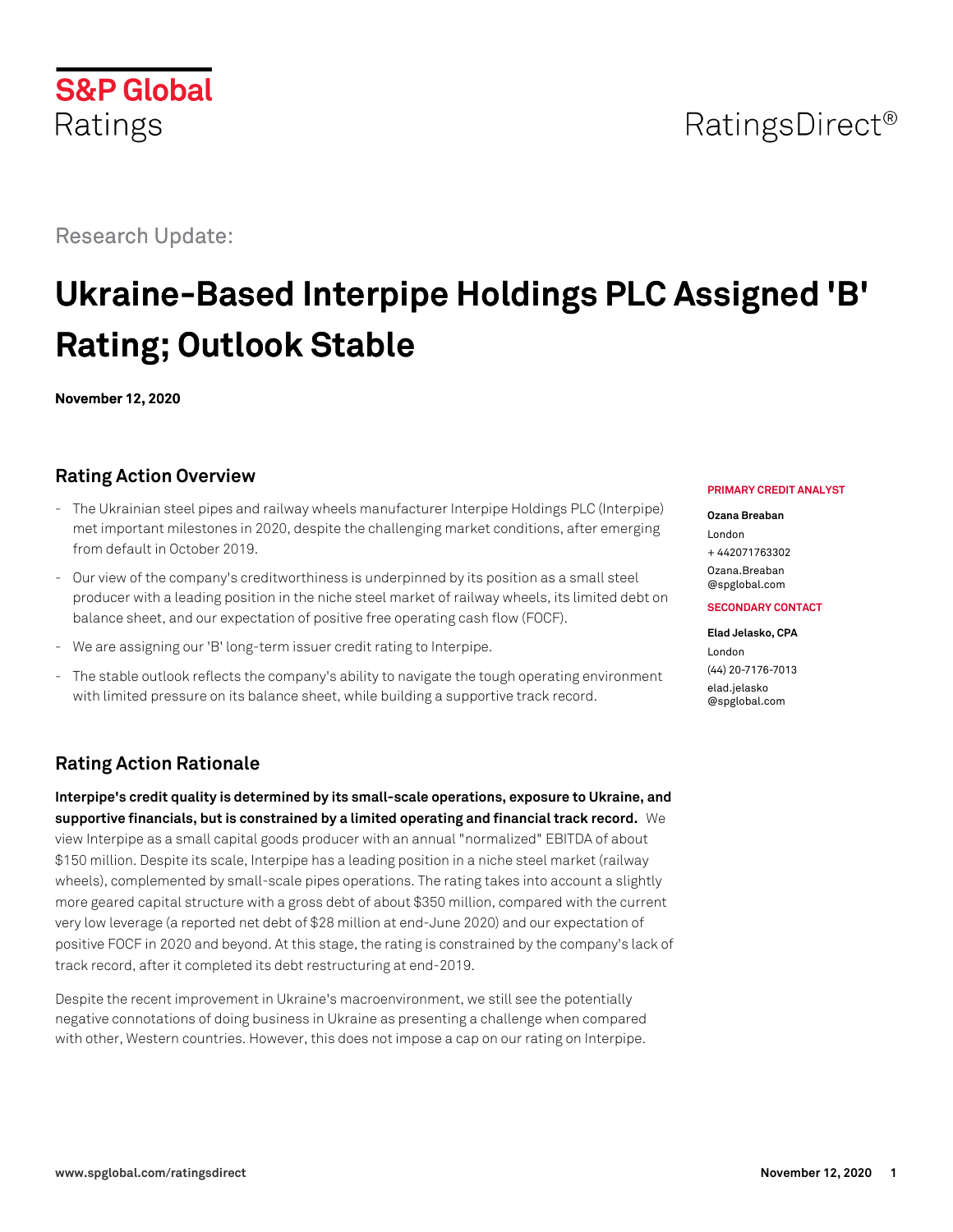**After the global financial crisis in 2008 and the geopolitical conflict between Ukraine and Russia, Interpipe has made a fresh start.** Interpipe entered the 2008 crisis with a high level of debt and large capital expenditure (capex) commitments, which in 2013 led to a breach of covenants and triggered cross-defaults on its borrowings. Between 2014-2017, it continually failed to make sizable scheduled principal repayments. Over this period, Interpipe experienced a range of difficulties in its markets: a volatile situation in Ukraine, the loss of the Russian market for pipes, and a decline in oil country tubular goods (OCTG) sales across all markets in a low-oil-price environment. In October 2019, the company reached an agreement with its lenders, reducing its gross debt to \$0.4 billion from \$1.4 billion.

In contrast, Interpipe entered the COVID-19 pandemic with a very low debt level and an improved cost structure. While the steel industry in Europe saw a production decline of about 40% in the second quarter of 2020 (the 'peak' of the pandemic), Interpipe's overall production declined by only about 16% year-on-year, and since then we have seen a very encouraging recovery.

**Interpipe's small-scale operations and unique position in the railway wheels industry underpin our assessment of its business risk profile as weak.** We consider Interpipe as a small player with overall steel capacity of about 1.3 million tons, operating through three divisions: steelmaking, pipes, and railway wheels. The company enjoys a strong position in the railway wheels segment, as reflected in its market share of about 54% in the European freight segment and average EBITDA margins of about 30% in 2016-2019. On the other hand, we consider its pipes business to be relatively small, with exposure to the volatile oil and gas industry, and commodity prices. At the same time, Interpipe has a strong presence and key supplier status in Ukraine, and a low cost of production (vertically integrated with all domestic manufacturing assets). The latter allows it to compete successfully outside its domestic market (about 70% of revenue in 2019). We view the company's business transformation into higher value-added products, and diversification away from the Commonwealth of Independent States (CIS), as supporting a better business model that would translate over time into more resilience across cycles.

### **Our assessment of Interpipe's aggressive financial risk profile does not fully reflect the company's very low debt level, as we also take into account its history and limited track**

**record.** Following the completion of its capital restructuring in October 2019, and after full repayment of the \$91 million term facility and working capital facilities (last \$22.5 million repaid in February 2020), and partial redemption of the bonds in the year-to-date (\$228 million redeemed), Interpipe's capital structure consists of \$81 million bonds due 2024. We understand that the current capital structure places major limitations on the company's growth and deployment of future FOCF. Consequently, it will aim to refinance the current structure, with a new structure that would better match its needs. We understand that Interpipe's financial objectives include a gross debt of about \$300 million-\$350 million, a minimum cash level of about \$100 million, and reported net debt to EBITDA of up to 2.0x.

Under our base case, we project an S&P Global Ratings-adjusted debt to EBITDA of just below 1.0x (before any cash deduction) in 2020, compared with 1.9x as of end- 2019. When assuming a refinance of the capital structure with a "normalized" EBITDA level, we calculate adjusted debt to EBITDA of up to 2.5x.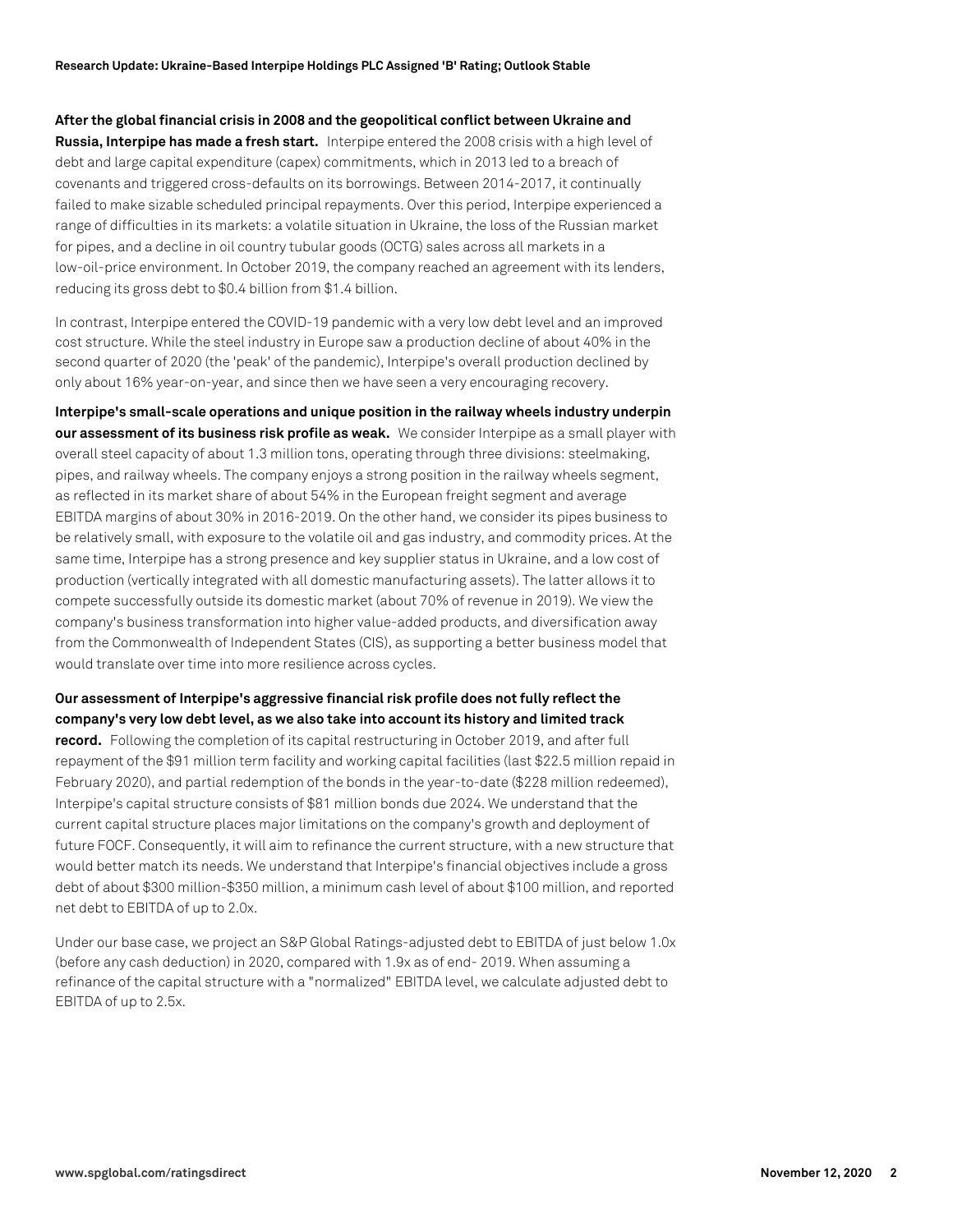## **Outlook**

The stable outlook reflects the company's ability to complete its transformation in the coming 12-18 months--mainly operationally, but with the potential to complement it financially later on.

Under our base-case scenario, we assume that the company will complete its transformation, by putting in place a new capital structure with a gross debt of about \$350 million (compared with the current \$81 million) in the coming 12-18 months. Other key assumptions include an adjusted EBITDA of \$200 million-\$220 million in 2020 and \$150 million-\$200 million in 2021, compared with a level of \$150 million, which we view as more representative through the cycle. In addition, we expect the company to generate FOCF of up to \$100 million in 2020 and \$40 million-\$90 million in 2021.

We view an adjusted debt to EBITDA of 2.0x-3.0x (before any cash deduction) as commensurate with the 'B' rating. We may reassess the leverage range if the company's business performance became more resilient and it made progress in meeting its financial objectives, including the refinancing of the capital structure.

We do not see our sovereign rating on Ukraine ('B') as a cap for Interpipe's rating.

### **Upside scenario**

We view a positive rating action as less likely in the short term. The higher 'B+ ' rating would require meeting the following:

- A robust operating performance in the coming six to nine months, ensuring Interpipe's ability to deliver an EBITDA of at least \$150 million through the cycle;
- Successful completion of the refinancing of the current temporary capital structure, with a new structure that better matched the company's financial objectives;
- A supportive track record, with sound credit metrics and positive FOCF, and better visibility over the company's future financial policy--including allocation of excess cash between debt reduction, growth, and dividends; and
- Adequate liquidity.

#### **Downside scenario**

We believe that the headroom under the rating, namely the level of reported net debt and lack of maturities in the coming years, limits any rating downside in the coming 12 months.

In our view, a negative rating action could arise from:

- Refinancing the existing capital structure with a highly geared structure, deviating from the company's financial objectives; or
- A drop in EBITDA to \$100 million or below, without a clear prospect of recovery in the following years.
- We note that a deterioration in the rating on Ukraine to 'B-' would not affect our rating on Interpipe, all else being equal.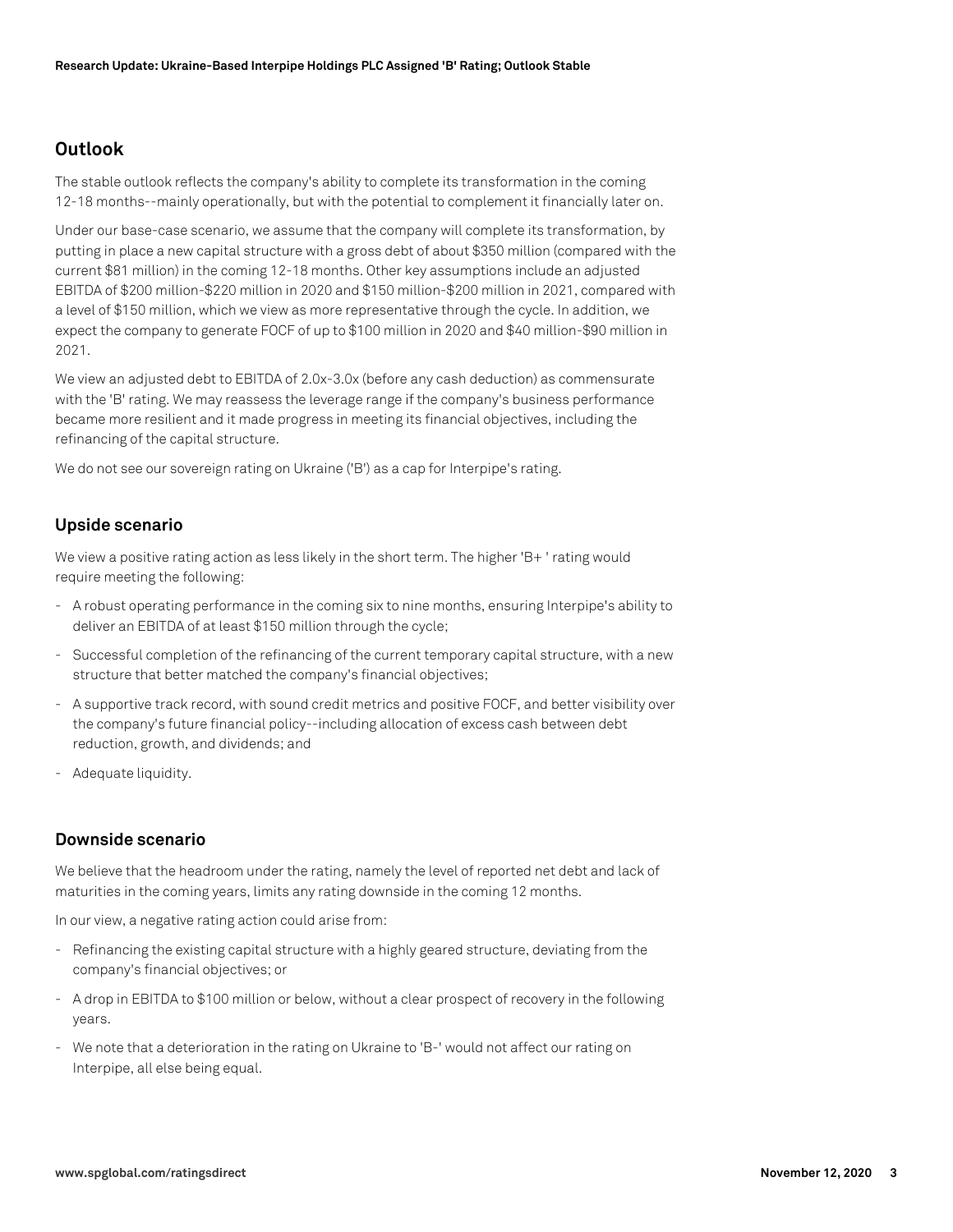# **Company Description**

Interpipe is a Ukraine-based, vertically integrated, low-cost manufacturer of steel pipes and railway wheels.

The company operates three divisions (steelmaking, pipes, and railway products) that are run with separate management teams. There are no particular synergies between the pipes and railway product businesses and they could be sold separately. The company employs about 10,000 people.

Established in 1990, Interpipe is a private company, 100% owned by Mr. Viktor Pinchuk and his family via a number of discretionary trusts. The ownership structure has no effect on our rating.

# **Steel pipes (EBITDA \$55 million in 2019, and \$55 million-\$75 million over the cycle)**

With a capacity of around 1 million tons, the steel pipes division manufactures a variety of pipes, with end-markets exposure of 40% to oil and gas, 45% to construction, and 10% to machine-building. Of that total capacity, 75% represents seamless pipe products (including linepipe, OCTG, mechanical pipe), of which premium OCTG products represent about 20%, and 25% are attributable to welded pipes that are fairly commoditized products. Key markets are Ukraine (25% of revenue in 2019), America (24%), Europe (24%), and Middle East and North Africa (MENA; 15%). In the first half of 2020, Interpipe shifted volumes from the weak domestic and American markets into more stable regions such as Europe and MENA (about 56% of first-half revenue versus about 37% in 2019). In previous years, the division's performance was fairly volatile, with EBITDA ranging between \$15 million-\$108 million in 2016-2019. First-half EBITDA was \$22 million.

# **Railway wheels (EBITDA \$200 million in 2019, and \$75 million-\$95 million over the cycle)**

With a capacity of about 200,000 tons, the division manufactures more than 250 types of wheel and axle that it sells to a variety of customers, namely in the commonwealth of independent states (46% of revenue), Europe (26%) and Ukraine (22%). In the first half of 2020, Interpipe shifted volumes from the weak domestic market into Europe, where demand remained particularly well-supported from the freight segment. In previous years, the division's performance was fairly volatile, with EBITDA ranging between \$29 million-\$203 million in 2016-2019. First-half EBITDA was \$124 million.

## **Our Base-Case Scenario**

Under our base-case scenario, we project Interpipe's adjusted EBITDA will be about \$200 million-\$220 million in 2020, decreasing to about \$150 million-\$200 million in 2021.

While the company started 2020 with a promising prospect and a good order book for both divisions, the situation has reversed with the outbreak of COVID-19. The pandemic led railway companies to delay the purchase of new wheels, and oil and gas customers to put on hold orders for new pipes. We understand that Interpipe's improved and very competitive cost structure allowed it to shift some of its products (mainly from Ukraine to Europe), mitigating the impact of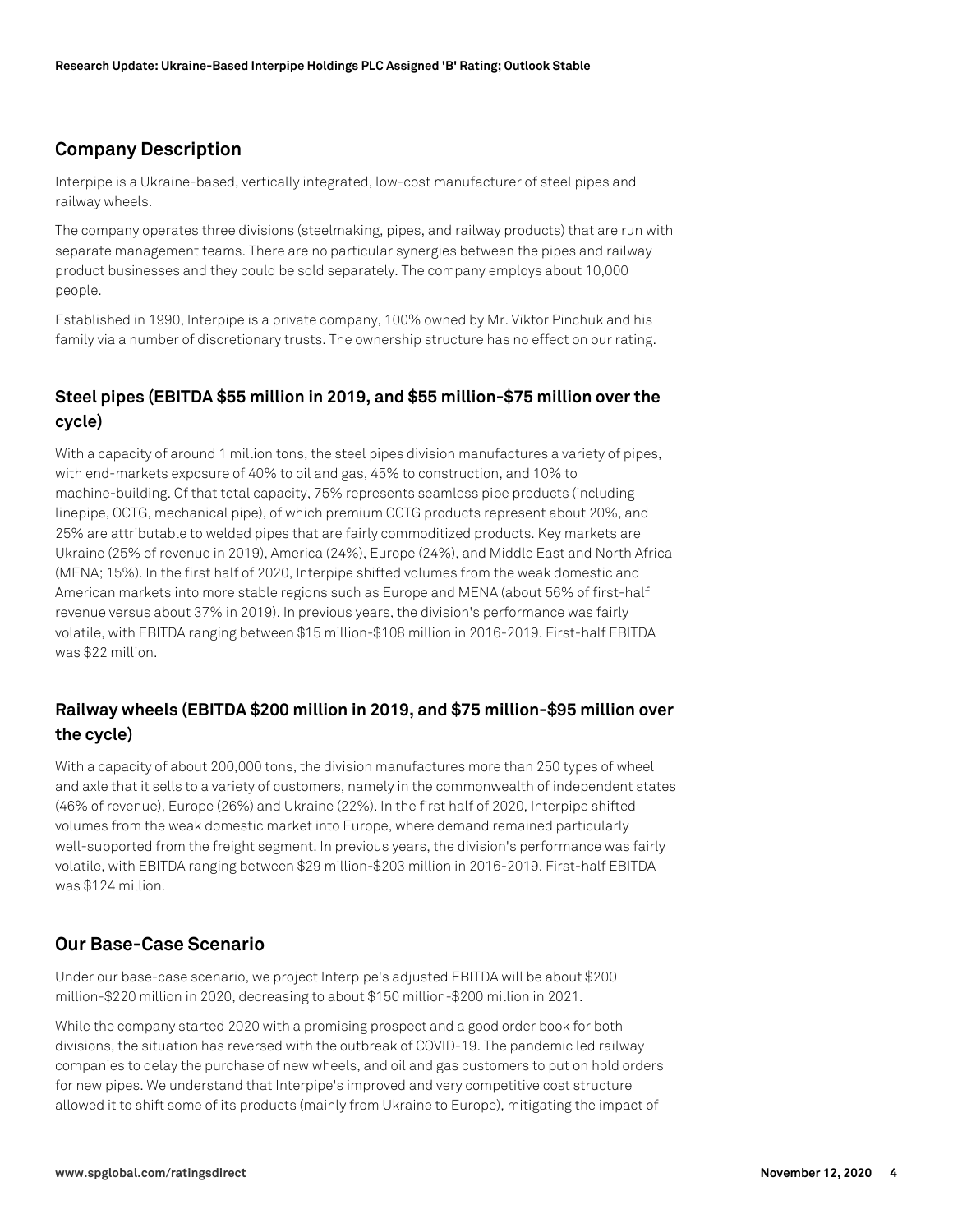#### **Research Update: Ukraine-Based Interpipe Holdings PLC Assigned 'B' Rating; Outlook Stable**

lower demand in its core markets.

In our view, the shape of the recovery in 2021 will be an important indicator of the demand for the company's products, notably the return of the transportation sector to "normal" activity and the reinitiation of "on-hold" oil and gas projects, especially in Ukraine.

Our rating is underpinned by the company's ability to generate at least \$150 million at the bottom of the cycle.

#### **Key Metrics**

#### **Interpipe Holdings PLC --Key Metrics**

|                                     | 2019a | 2020f          | 2021f         |
|-------------------------------------|-------|----------------|---------------|
| GDP growth--Ukraine (%)             | 3.2   | (7)            | 4             |
| GDP growth--eurozone (%)            | 1.3   | (7.4)          | 6.1           |
| UAH to \$                           | 25.9  | 26.4           | 29.5          |
| Pipes--sales volumes (000s tonnes)  | 595   | 460-480        | 500-550       |
| Wheels--sales volumes (000s tonnes) | 203   | 175-190        | 150-170       |
| Pipes--reported EBITDA (mil. \$)    | 55(1) | $60 - 80(2)$   | $80 - 100(2)$ |
| Wheels--reported EBITDA             | 200   | 160-180        | 100-120       |
| Capex (mil. \$)(5)                  | 60    | $-45$          | 65-75         |
| Change in working capital (mil. \$) | 79    | $(40-50)$      | $(25-35)$     |
| Reported net debt (mil. \$)         | 82    | N.M.           | 200-250       |
| Adjusted EBITDA (mil. \$)           | 242   | 200-220        | 150-200       |
| Adjusted debt to EBITDA (x)(3)      | 1.9   | $\langle 1.0x$ | < 2.5x        |
| Free operating cash flow (mil. \$)  | 130   | Up to 100      | $40 - 90$     |

Notes: (1)After the deduction of reserves/provisions; (2)After the addition of reserves; (3)No cash is netted from the gross debt, which is adjusted for leases, pension liabilities and the performance sharing fees and securities. Base case assumes the issuance of \$300 million-\$350 million bonds in 2021. (4)Dividends and acquisitions are restricted by the restructuring documents. (5)Maintenance capex of \$25 million-\$28 million per year. a--Actual. Capex--Capital expenditure. f--Forecast. N.M.--Not meaningful. UAH--Ukrainian hryvnia.

A new capital structure will eliminate restrictions and residual obligations. As part of the debt restructuring, Interpipe agreed to compensate the lenders with additional payments, namely exit fees and performance sharing fees/performance securities. The mechanism of these payments was designed to incentivize an early refinancing. As such, we add the company's reported provision to our adjusted debt (\$82 million as of December 2019, which the company reports on balance sheet). That said, if the company completed the refinance in 2021, we calculate payments of \$70 million-\$100 million, and the actual amount will depend on actual realized EBITDA.

Our rating assumes that over time, Interpipe will put in place a new capital structure with a gross debt of \$300 million-\$350 million and maintain about \$100 million of cash on the balance sheet. As part of the refinance, it will repay all the outstanding legacy obligations. Lastly, we also assume that post such a refinance, the positive free cash flow will be needed reduce the debt but would be allocated toward growth projects and dividends.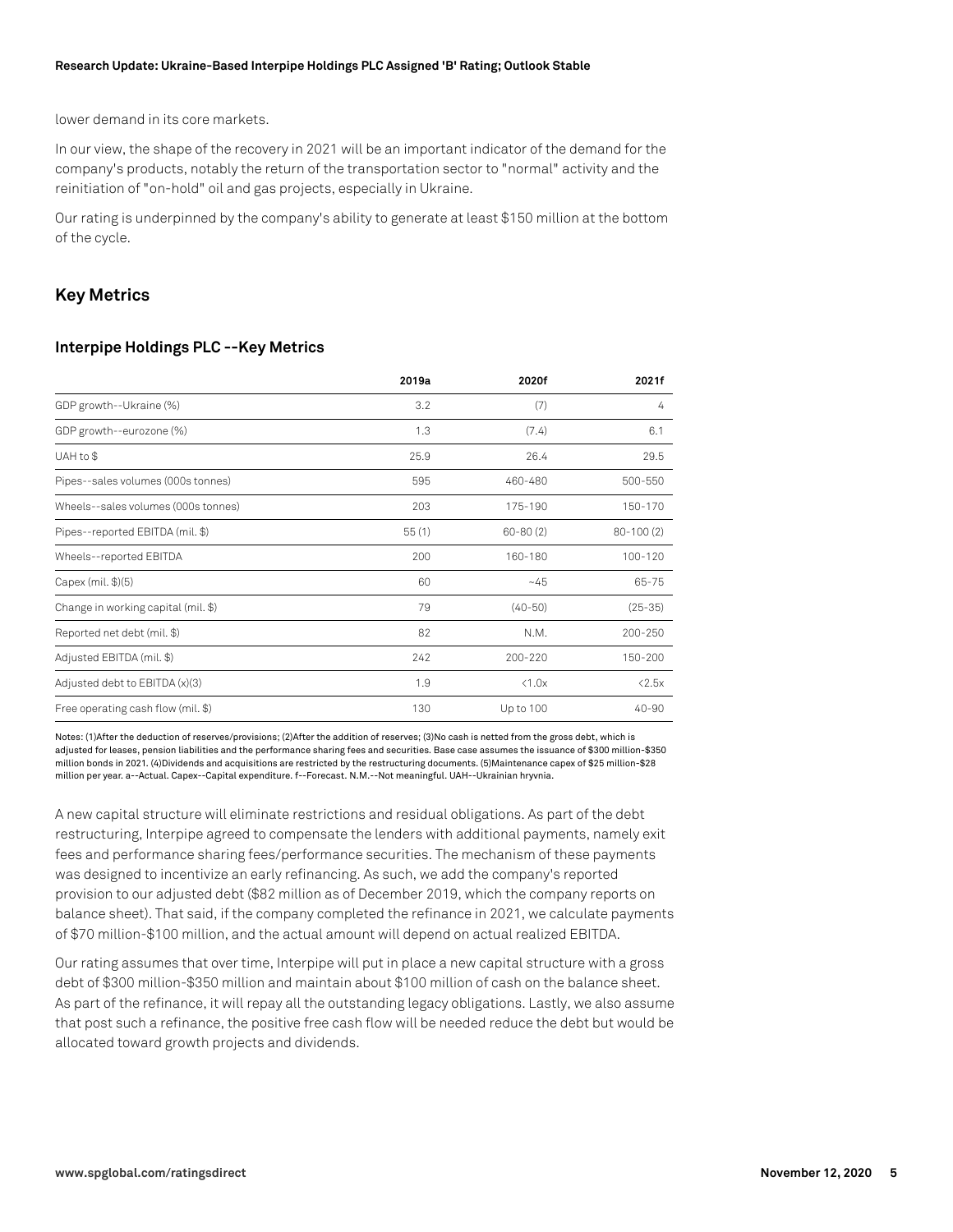# **Liquidity**

We assess Interpipe's liquidity as less than adequate. Our assessment takes into account liquidity sources of about 1.7x in the 12 months from July 1, 2020. Other supportive factors for the company's liquidity are the long-term debt maturity profile with limited maturities before 2024, and the sizable cash on balance sheet.

At the same time, the company's default impaired Interpipe's standing in the capital markets, with no credit lines available. While we acknowledge that the company does not need such credit lines, given its sizable cash on balance sheet, building some track record of well-established relationships with banks as well as a good standing in debt capital markets is a key condition for our higher assessment of the company's liquidity.

For the 12 months starting July 1, 2020, we calculate the following liquidity sources:

- Cash available on balance sheet of \$187 million, with more than 50% of the cash held outside Ukraine; and
- Our estimate of cash funds from operations of \$140 million-\$170 million.

We calculate principal liquidity uses over the same period:

- The completed redemption of \$129 million of the outstanding bonds (\$97 million in August and \$32 million in October);
- Working capital outflow of about \$10 million, with potential seasonal working capital swings of up to about \$20 million;
- Capex of about \$40 million-50 million; and
- No dividends.

## **Covenants**

There are no maintenance covenants under the documentation of the outstanding \$81 million bonds.

## **Ratings Score Snapshot**

Issuer Credit Rating: B/Stable/--

Business risk: Weak

- Country risk: High
- Industry risk: Intermediate
- Competitive position: Weak

Financial risk: Aggressive

- Cash flow/Leverage: Aggressive

Anchor: b+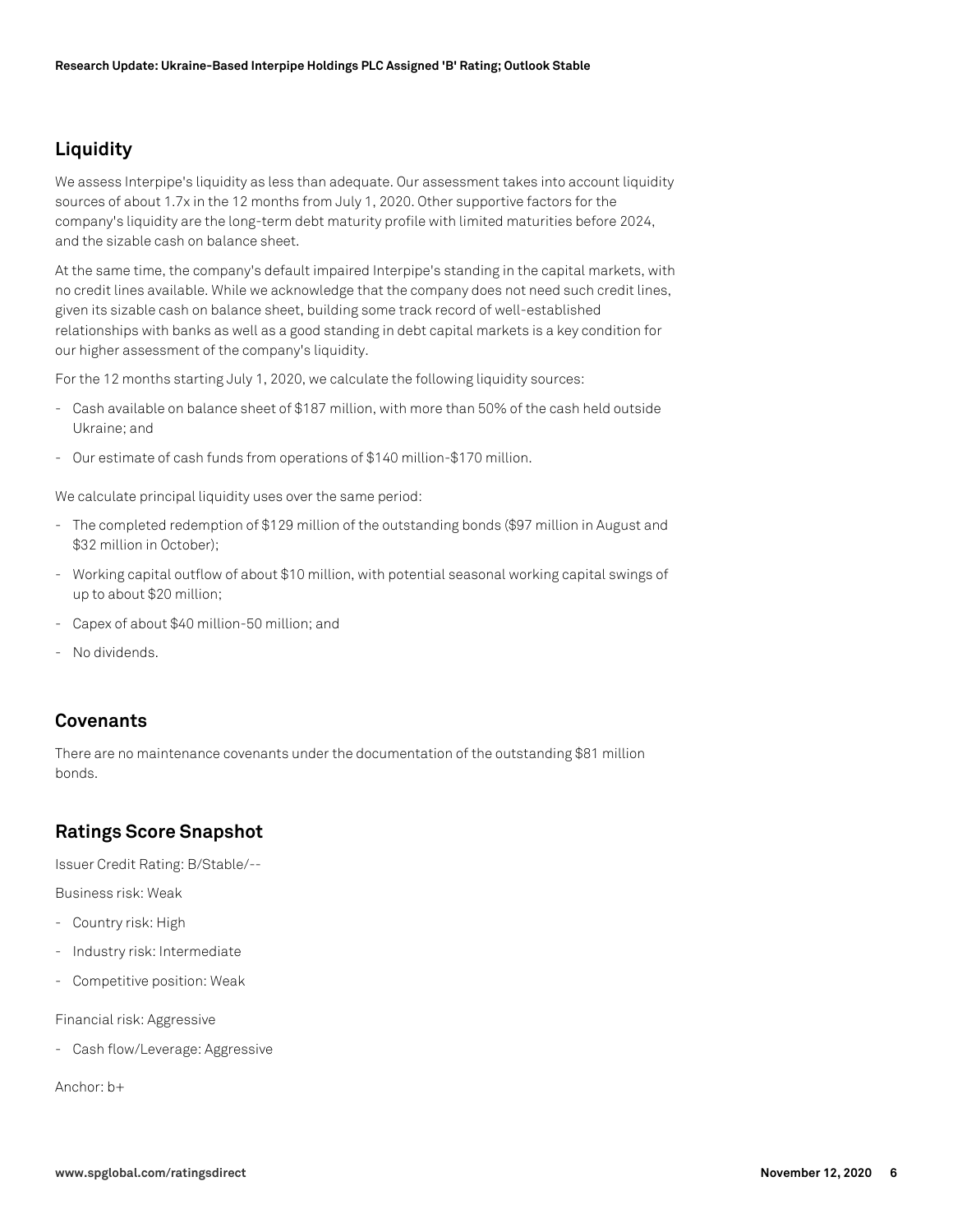#### Modifiers

- Diversification/Portfolio effect: Neutral (no impact)
- Capital structure: Neutral (no impact)
- Liquidity: Less than adequate (no impact)
- Financial policy: Neutral (no impact)
- Management and governance: Weak (-1 notch)
- Comparable rating analysis: Neutral (no impact)

## **Related Criteria**

- General Criteria: Group Rating Methodology, July 1, 2019
- Criteria | Corporates | General: Corporate Methodology: Ratios And Adjustments, April 1, 2019
- General Criteria: Methodology For Linking Long-Term And Short-Term Ratings, April 7, 2017
- Criteria | Corporates | General: Methodology And Assumptions: Liquidity Descriptors For Global Corporate Issuers, Dec. 16, 2014
- General Criteria: Country Risk Assessment Methodology And Assumptions, Nov. 19, 2013
- General Criteria: Methodology: Industry Risk, Nov. 19, 2013
- Criteria | Corporates | General: Corporate Methodology, Nov. 19, 2013
- General Criteria: Ratings Above The Sovereign--Corporate And Government Ratings: Methodology And Assumptions, Nov. 19, 2013
- General Criteria: Methodology: Management And Governance Credit Factors For Corporate Entities, Nov. 13, 2012
- General Criteria: Principles Of Credit Ratings, Feb. 16, 2011

## **Ratings List**

#### **New Rating**

#### **Interpipe Holdings Plc**

Issuer Credit Rating B/Stable/--

Certain terms used in this report, particularly certain adjectives used to express our view on rating relevant factors, have specific meanings ascribed to them in our criteria, and should therefore be read in conjunction with such criteria. Please see Ratings Criteria at www.standardandpoors.com for further information. A description of each of S&P Global Ratings' rating categories is contained in "S&P Global Ratings Definitions" at https://www.standardandpoors.com/en\_US/web/guest/article/-/view/sourceId/504352 Complete ratings information is available to subscribers of RatingsDirect at www.capitaliq.com. All ratings affected by this rating action can be found on S&P Global Ratings' public website at www.standardandpoors.com. Use the Ratings search box located in the left column. Alternatively, call one of the following S&P Global Ratings numbers: Client Support Europe (44) 20-7176-7176; London Press Office (44) 20-7176-3605; Paris (33) 1-4420-6708; Frankfurt (49) 69-33-999-225; Stockholm (46) 8-440-5914; or Moscow 7 (495) 783-4009.